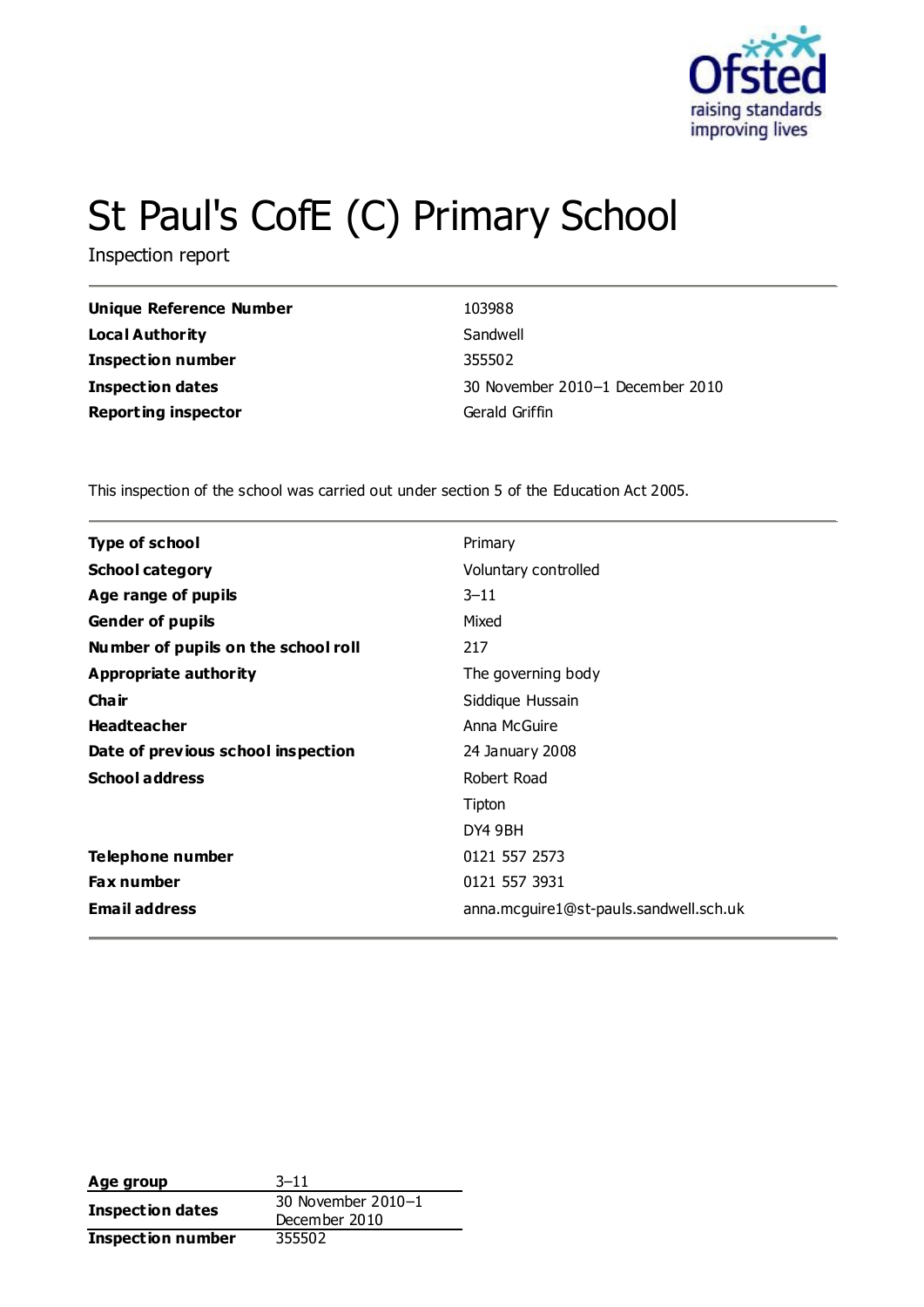The Office for Standards in Education, Children's Services and Skills (Ofsted) regulates and inspects to achieve excellence in the care of children and young people, and in education and skills for learners of all ages. It regulates and inspects childcare and children's social care, and inspects the Children and Family Court Advisory Support Service (Cafcass), schools, colleges, initial teacher training, work-based learning and skills training, adult and community learning, and education and training in prisons and other secure establishments. It assesses council children's services, and inspects services for looked after children, safeguarding and child protection.

Further copies of this report are obtainable from the school. Under the Education Act 2005, the school must provide a copy of this report free of charge to certain categories of people. A charge not exceeding the full cost of reproduction may be made for any other copies supplied.

If you would like a copy of this document in a different format, such as large print or Braille, please telephone 0300 1234 234, or email **[enquiries@ofsted.gov.uk](mailto:enquiries@ofsted.gov.uk)**.

You may copy all or parts of this document for non-commercial educational purposes, as long as you give details of the source and date of publication and do not alter the documentation in any way.

To receive regular email alerts about new publications, including survey reports and school inspection reports, please visit our website and go to 'Subscribe'.

Royal Exchange Buildings St Ann's Square Manchester M2 7LA T: 0300 1234 234 Textphone: 0161 618 8524 E: **[enquiries@ofsted.gov.uk](mailto:enquiries@ofsted.gov.uk)**

W: **[www.ofsted.gov.uk](http://www.ofsted.gov.uk/)**

© Crown copyright 2010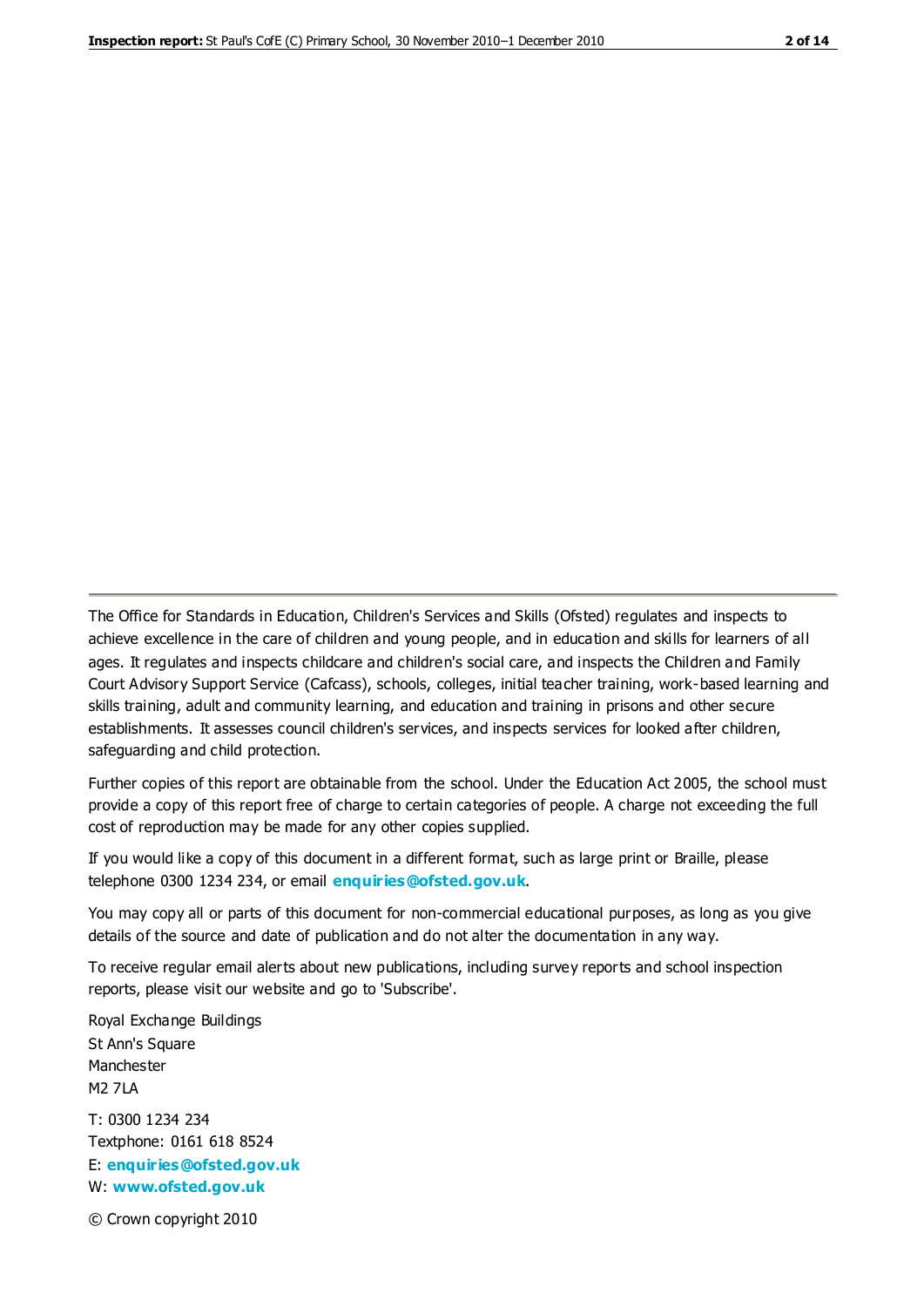# **Introduction**

This inspection was carried out by three additional inspectors. The inspectors visited 18 lessons taught by eight teachers. They observed assemblies, break times and held meetings with members of the governing body, staff and groups of pupils. Parents and carers at the school gate were spoken to informally. Inspectors scrutinised pupils' work, progress records, teachers' lesson plans, school improvement plans, policies and reports. They analysed 90 pupil questionnaires, 22 staff questionnaires and 60 parents' and carers' questionnaires.

The inspection team reviewed many aspects of the school's work. It looked in detail at a number of key areas.

- $\blacksquare$  How well pupils make progress in reading in Key Stage 1.
- $\blacksquare$  How well boys make progress in Key Stage 2.
- Whether teachers' questions challenge pupils sufficiently.
- The success of the measures to improve attendance.
- If improvement plans have sufficient rigour to ensure progress accelerates so that it is good for all pupils.
- The effectiveness of measures to improve progress in writing in the Early Years Foundation Stage.

## **Information about the school**

This is an average sized primary school. Nearly all pupils come from White British families, with the remainder from a wide range of ethnic heritage. The proportion of pupils with special educational needs and/or disabilities is average with most of these having moderate learning difficulties. An above average proportion of pupils are entitled to free school meals. The Early Years Foundation Stage provision comprises a morning Nursery class and a full-time Reception class. The headteacher has been in post since January 2010. The school has recently gained a number of awards including Healthy Schools Award and the enhanced Quality Mark for Inclusion. The before- and after-school care club is managed by the governing body and was also inspected.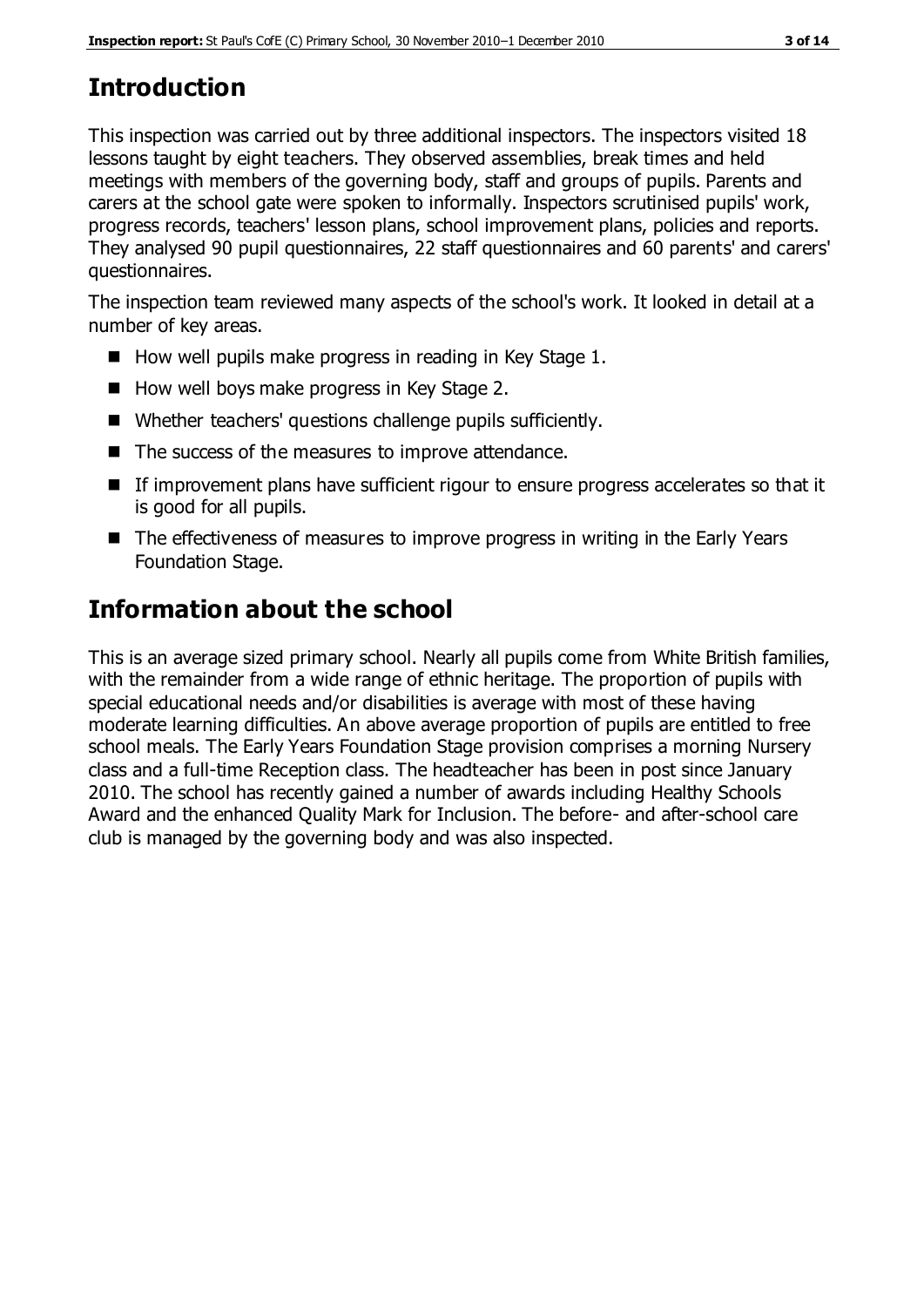**Inspection grades: 1 is outstanding, 2 is good, 3 is satisfactory, and 4 is inadequate** Please turn to the glossary for a description of the grades and inspection terms

# **Inspection judgements**

| Overall effectiveness: how good is the school?  |  |
|-------------------------------------------------|--|
| The school's capacity for sustained improvement |  |

#### **Main findings**

This is a good school which is improving strongly. Pupils grow into mature young people in the school's welcoming and stimulating atmosphere. They feel extremely safe and behave well. Parents are overwhelmingly happy with the school. Typically one told an inspector: 'My child is very well cared for, he enjoys school and is making good progress.' Inspection findings confirm this view. Since the last inspection attainment has risen and is now average. Progress has quickened and is now good. The school has sustained pupils' good overall personal development. The progress made by boys has accelerated and closed the gap between them and the girls. Teaching, the curriculum and leadership and management have all improved and are good. Care, guidance and support are outstanding. The leaders' drive to improve the school is clearly articulated and enthusiastically embraced by staff, and their plans are effective. The rigorous monitoring of the school's performance provides them with secure and accurate information for self evaluation. This record shows the school has a good capacity to improve further.

There are many signs that teaching is improving. The work teachers plan and their questions are challenging pupils well and ensure they work hard. Teaching makes good use of resources, such as interactive whiteboards, to engage pupils and develop their understanding. Teaching is not yet outstanding because the pace of learning sometimes slows during a lesson, typically when the difficulty of the work does not match precisely the needs of each pupil in the class so that they are always fully stretched. Children settle quickly and happily into the routines of school in the Nursery and Reception classes. Here, children's progress is satisfactory because teaching does not consistently ensure that the activities children choose to do are demanding or challenging enough. Furthermore, planning does not always make sufficient use of the outdoor classrooms to broaden children's experiences across all areas of learning.

The curriculum supports pupils' personal development well. It has been revised recently and now provides topics that pupils find exciting, relevant and enjoyable. As a result, pupils are keen to attend school very regularly, which is contributing to a rapidly improving rate of attendance. Staff use their detailed knowledge of each pupil expertly to provide an outstanding level of pastoral care. The school's targeted support for pupils whose circumstances have the potential to make them vulnerable is very effective.

## **What does the school need to do to improve further?**

- Sustain a rapid pace to learning throughout lessons by ensuring that the difficulty of the work for each pupil matches their needs closely so that their progress is even better.
	- Accelerate progress in the Early Years Foundation Stage so that it is good by: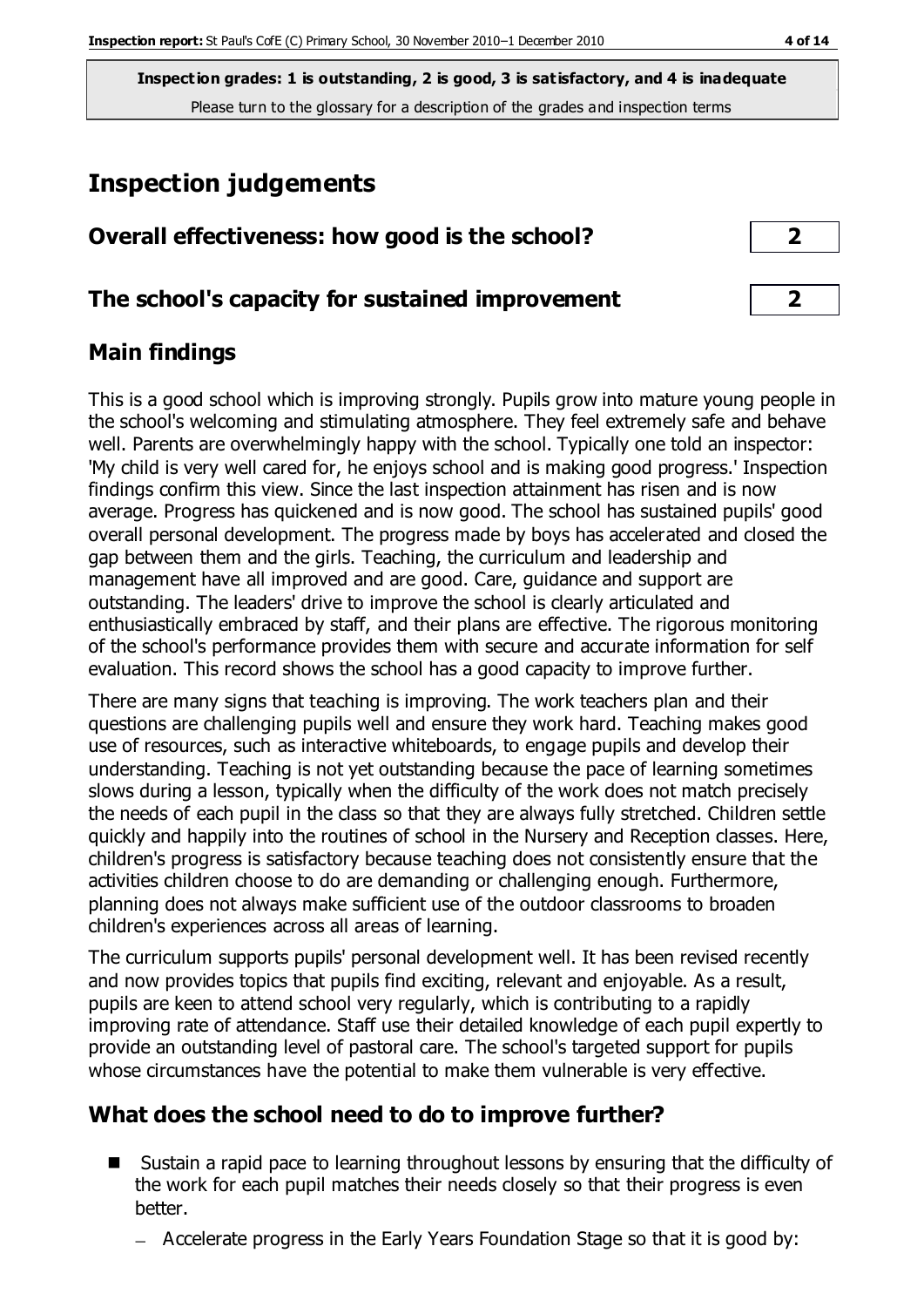**Inspection grades: 1 is outstanding, 2 is good, 3 is satisfactory, and 4 is inadequate** Please turn to the glossary for a description of the grades and inspection terms

- providing work for children to choose that presents them with challenging next steps
- planning regular and frequent learning opportunities outdoors.

#### **Outcomes for individuals and groups of pupils 2**

Attainment on entry to the school is low. Pupils, including those with special educational needs and/or disabilities, enjoy learning and their achievement is good. The learning observed in lessons was good and some was outstanding. Pupils are keen to learn and take pride in their work. In a Year 4 English lesson, pupils were preparing an oral presentation to the class on an aspect of recycling. Pupils were keenly discussing their ideas in pairs, which helped them clarify their thoughts and understanding. They worked with a good level of independence. Their work showed that they made good use of computers and books to research their chosen topic in detail. Pupils enjoyed their task even though they found it hard. Later in the lesson they presented their findings clearly and confidently, and this boosted their self-esteem.

Pupils in Key Stage 1 are now making good progress in reading after a period in which it slowed. It has improved because the school has trained staff to plan challenging next steps for each child and has purchased books which pupils find enjoyable and demanding. Additionally, the school has been very successful in encouraging parents and carers to help their child read at home. The progress of older boys, which has been slower than that of the girls recently, has improved. This is because the school has raised boys' engagement by providing them with more opportunities to experiment, use educational games and to work on topics that interest them. The progress of most boys now matches that of the girls.

Pupils say that bullying is very rare and are confident that any cases would be dealt with immediately. They have a very well developed understanding of how to keep others and themselves safe, for example in using the internet. Pupils do their best to eat a healthy diet and take plenty of exercise, and this is reflected in the school's national award. Pupils are keen to take responsibility in and out of school, for example, as members of the school council and the local Police Youth Committee. Sound basic skills and rapidly improving attendance mean that pupils' preparation for secondary school and future work is satisfactory. Pupils reflect maturely on their feelings and actions. A strong moral code underpins their good behaviour and they co-operate well in groups. Pupils have an improving understanding of the diversity of British culture.

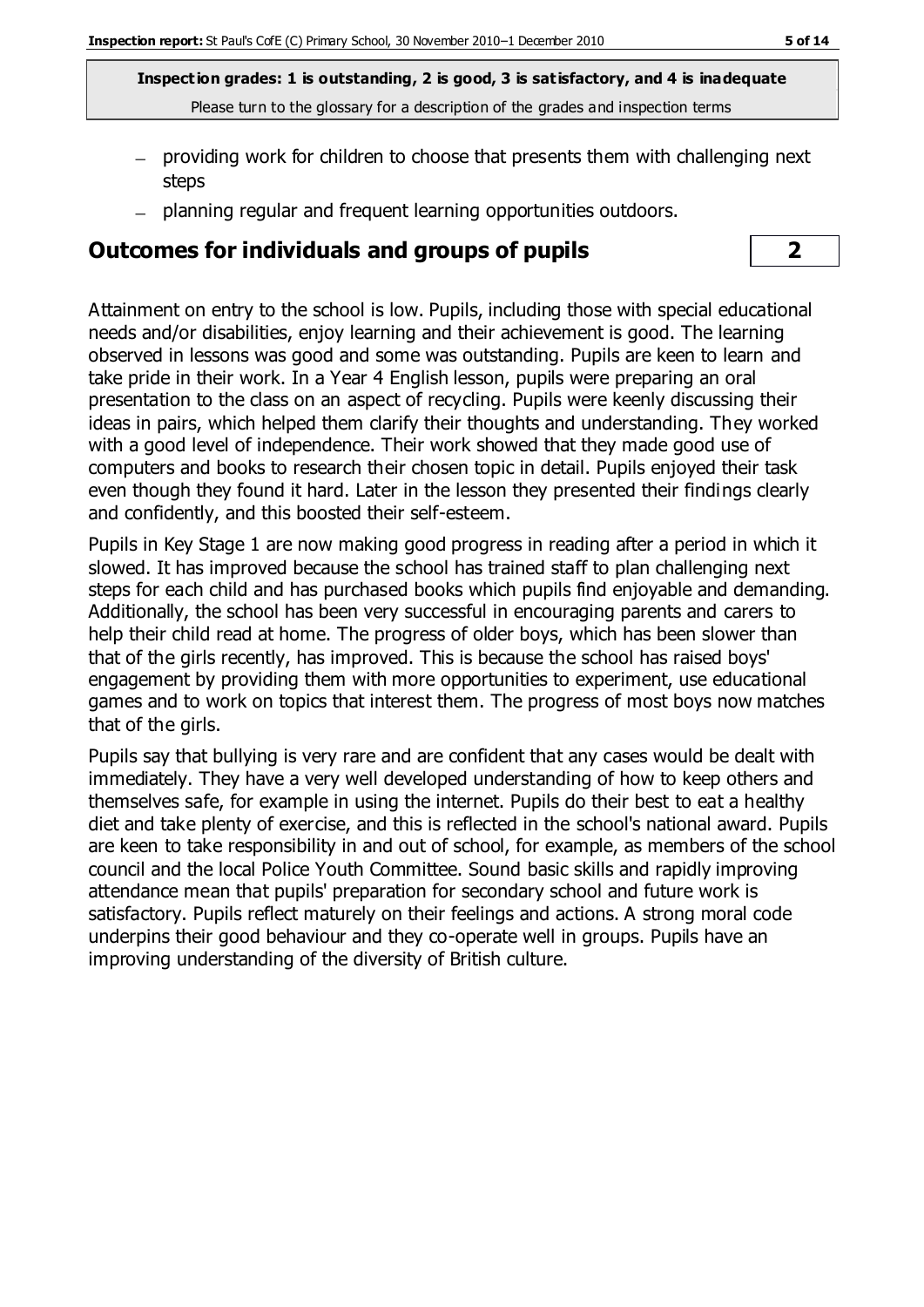**Inspection grades: 1 is outstanding, 2 is good, 3 is satisfactory, and 4 is inadequate**

Please turn to the glossary for a description of the grades and inspection terms

These are the grades for pupils' outcomes

| Pupils' achievement and the extent to which they enjoy their learning                                                     | $\overline{2}$ |
|---------------------------------------------------------------------------------------------------------------------------|----------------|
| Taking into account:<br>Pupils' attainment <sup>1</sup>                                                                   | 3              |
| The quality of pupils' learning and their progress                                                                        | $\mathcal{P}$  |
| The quality of learning for pupils with special educational needs and/or disabilities<br>and their progress               | 2              |
| The extent to which pupils feel safe                                                                                      | 1              |
| Pupils' behaviour                                                                                                         | 2              |
| The extent to which pupils adopt healthy lifestyles                                                                       | 2              |
| The extent to which pupils contribute to the school and wider community                                                   | $\overline{2}$ |
| The extent to which pupils develop workplace and other skills that will contribute to<br>their future economic well-being | 3              |
| Taking into account:<br>Pupils' attendance <sup>1</sup>                                                                   | 3              |
| The extent of pupils' spiritual, moral, social and cultural development                                                   | 2              |

<sup>1</sup> The grades for attainment and attendance are: 1 is high; 2 is above average; 3 is broadly average; and 4 is low

## **How effective is the provision?**

In lessons, relationships are positive and pupils know precisely what they need to do because teachers' instructions are clear. Teaching provides many good opportunities for pupils to assess their own work and that of their peers. This, together with detailed marking and other feedback, is helping pupils understand precisely how they can improve their work. Well-trained teaching assistants provide valuable support to learning, particularly for pupils with special education needs and/or disabilities. For example, they help pupils with behavioural difficulties concentrate on their work and provide teachers with feedback on their progress.

Lively assemblies provide good opportunities for pupils to reflect on their behaviour and that of others. The curriculum is improving standards in the basic skills by providing opportunities for pupils to write at length and solve mathematical problems in all subjects, particularly geography and science. The wealth of popular clubs and educational visits broaden horizons and add to pupils' enjoyment of school.

Pupils very confidently approach adults with a problem, knowing that their worry will be quickly resolved. Pupils with special educational needs and/or disabilities receive very sympathetic support. The school works very closely with outside agencies to ensure their needs are accurately assessed, and the individual learning programmes drawn up by staff closely match them. Parents and carers are fully involved in this process. Many support staff have been specially trained to provide pupils with expert support, such as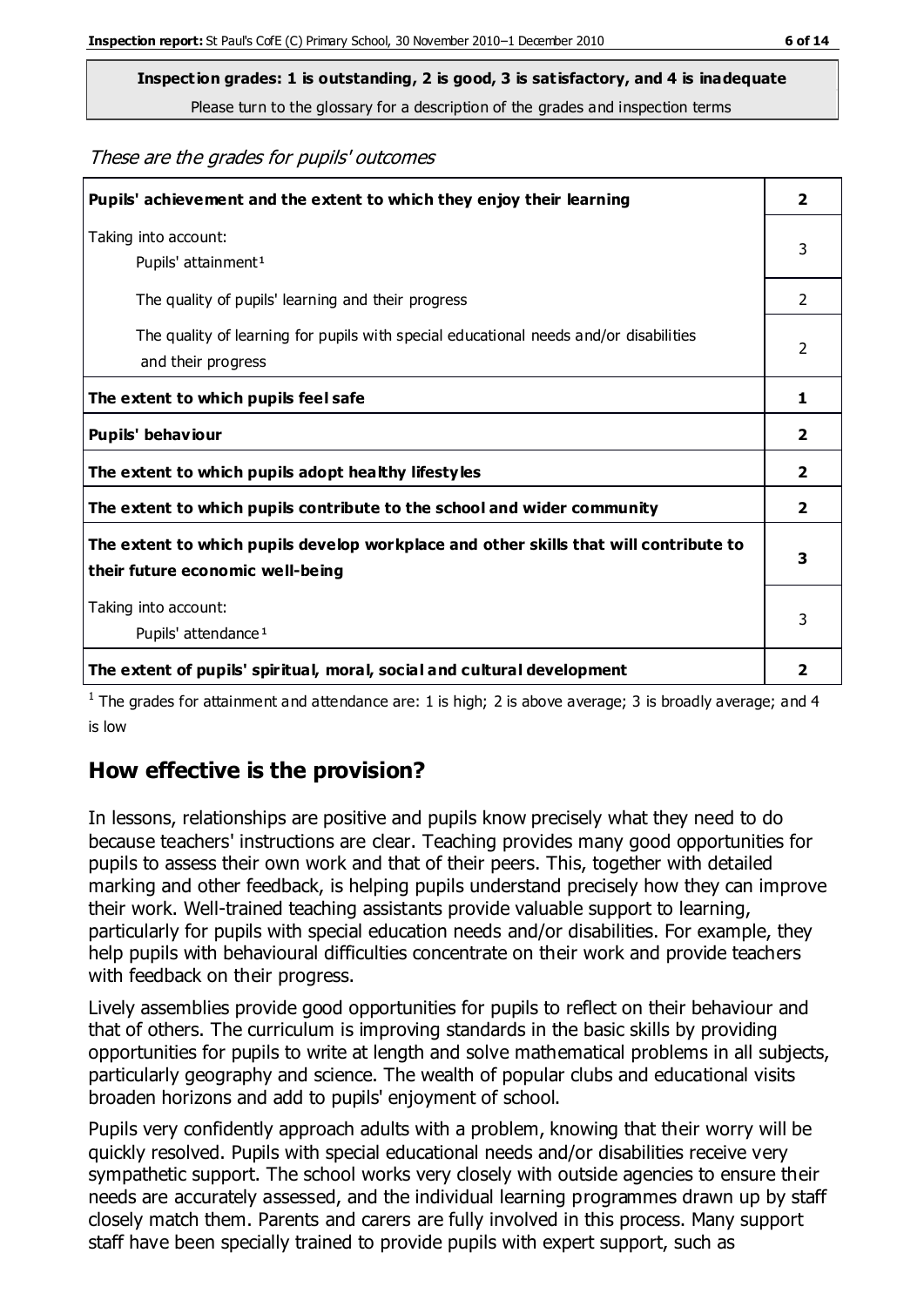**Inspection grades: 1 is outstanding, 2 is good, 3 is satisfactory, and 4 is inadequate** Please turn to the glossary for a description of the grades and inspection terms

bereavement counselling and this is reflected in the school's national award. The school's support for pupils has also had marked success in improving previously low attendance. Last year, attendance was average and it continues to improve strongly this term. Pupils who attend the before- and after- school care club are very safe and well-cared for. They are provided with a good range of stimulating activities and educational games, which they enjoy. The club provides its members with a healthy breakfast and nourishing snacks after school.

These are the grades for the quality of provision

| The quality of teaching                                                                                    |  |
|------------------------------------------------------------------------------------------------------------|--|
| Taking into account:<br>The use of assessment to support learning                                          |  |
| The extent to which the curriculum meets pupils' needs, including, where relevant,<br>through partnerships |  |
| The effectiveness of care, guidance and support                                                            |  |

## **How effective are leadership and management?**

The school's challenging targets and the new headteacher's unrelenting drive to improve the school are communicated clearly. Plans are rigorously followed through and strategies have had a good impact, for example in improving teaching, where leaders and external consultants have sharpened staff skills in providing challenging questions and planning work that especially appeals to boys. Middle leaders, many of whom are new in post, are already taking a good level of responsibility for standards in their areas. The governing body works tirelessly on the school's behalf. It has a clear understanding of data and this enables it to robustly challenge the school over its performance. The governing body successfully places a high priority on safety and safeguarding. The checks that the school makes on the suitability of adults to work with children are rigorous. Child protection procedures are robust, regularly updated and match current good practice. The governing body ensure that the out-of-hours care club meets current statutory requirements.

The school's commitment to equal opportunities and the success of its plans to reduce gender differences in progress show that its policies are having a positive impact. The school is a happy and harmonious society in which pupils from all backgrounds integrate well. The school's contribution to cohesion in the wider community is improving. For example, it is helping parents to access courses to gain qualifications in the basic skills. Links have been established with local schools in areas different to Tipton and a community in Jamaica to strengthen pupils' understanding of diversity. However, iHhOt is too early to judge the success of these ventures.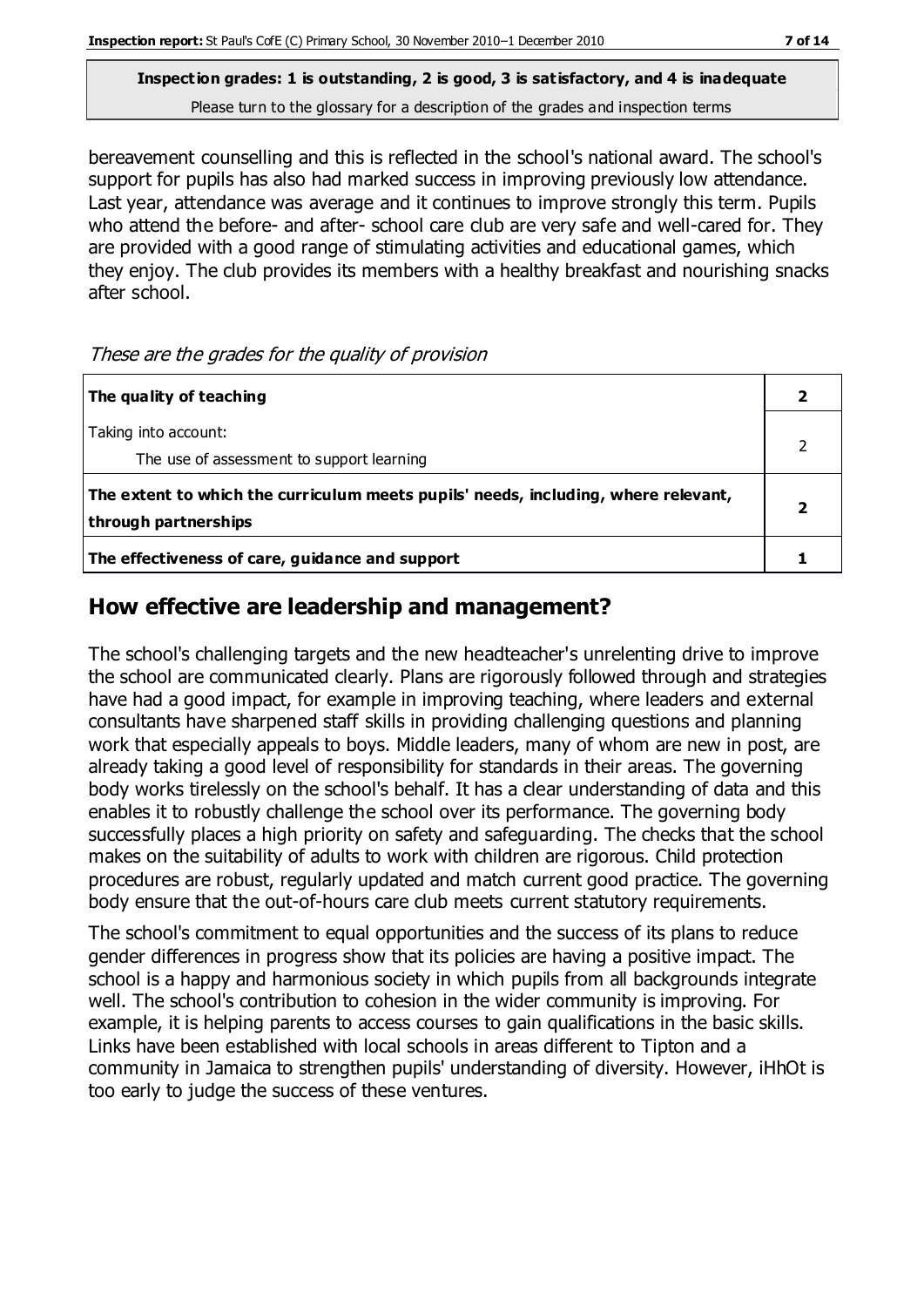**Inspection grades: 1 is outstanding, 2 is good, 3 is satisfactory, and 4 is inadequate**

Please turn to the glossary for a description of the grades and inspection terms

These are the grades for leadership and management

| The effectiveness of leadership and management in embedding ambition and driving<br>improvement                                                                  |                         |
|------------------------------------------------------------------------------------------------------------------------------------------------------------------|-------------------------|
| Taking into account:<br>The leadership and management of teaching and learning                                                                                   | 2                       |
| The effectiveness of the governing body in challenging and supporting the<br>school so that weaknesses are tackled decisively and statutory responsibilities met | $\overline{\mathbf{2}}$ |
| The effectiveness of the school's engagement with parents and carers                                                                                             | $\mathbf{2}$            |
| The effectiveness of partnerships in promoting learning and well-being                                                                                           | $\mathbf{2}$            |
| The effectiveness with which the school promotes equality of opportunity and tackles<br>discrimination                                                           | $\overline{\mathbf{2}}$ |
| The effectiveness of safeguarding procedures                                                                                                                     | $\overline{2}$          |
| The effectiveness with which the school promotes community cohesion                                                                                              | 3                       |
| The effectiveness with which the school deploys resources to achieve value for money                                                                             | 2                       |

#### **Early Years Foundation Stage**

Learning in the Nursery and Reception classes is improving strongly, especially in children's personal development. Children behave well, readily share apparatus and help each other. Progress in writing, while broadly satisfactory, is slower than other areas of learning. This term the school has correctly provided children with more opportunities to make marks and to write. Children are very well cared for, very safe and enjoy school. Parents and carers are pleased with arrangements that ensure children settle quickly and happily into the routines of school and the advice they are given so that they can support their child's learning at home.

Teachers plan work that children find exciting and relevant. There is an appropriate balance of adult led and child initiated learning. However, progress is best when staff lead learning. For example, children under the teacher's supervision in Reception were making good progress in writing a different ending to a story they had recently read. Elsewhere, a group that had chosen to build racing cars were making satisfactory progress because they were not stretched sufficiently by the activity. While teaching makes good use of the good indoor resources to widen children's experiences, those outdoors are underused.

Leaders are successfully improving learning and progress is accelerating, especially in Nursery. The school has appropriate plans to provide staff with further training to develop their Early Years Foundation Stage teaching skills. The leader of the care club liaises closely with Early Years Foundation Stage staff to ensure that the activities compliment and extend the school work of children who attend.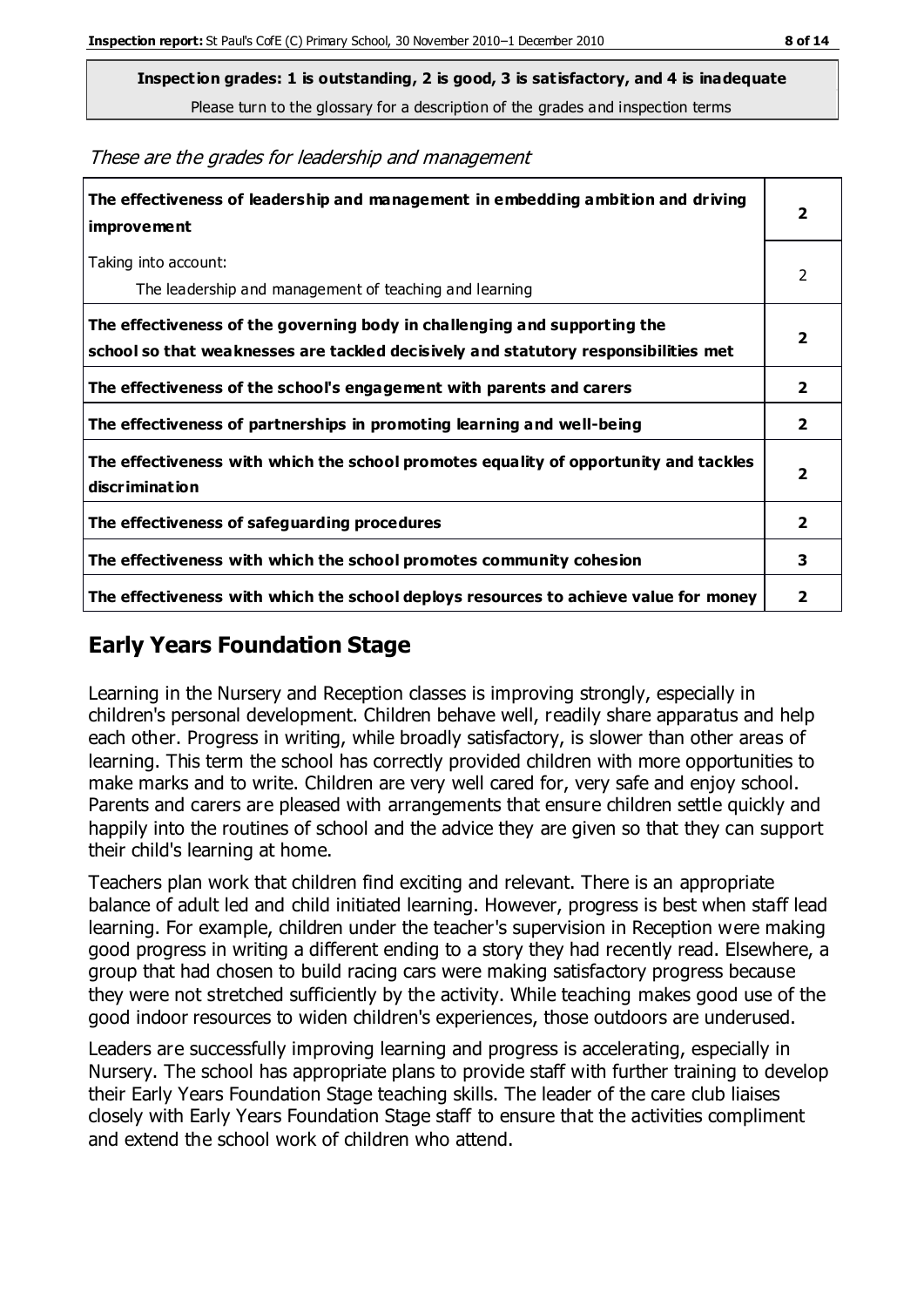**Inspection grades: 1 is outstanding, 2 is good, 3 is satisfactory, and 4 is inadequate**

Please turn to the glossary for a description of the grades and inspection terms

These are the grades for the Early Years Foundation Stage

| <b>Overall effectiveness of the Early Years Foundation Stage</b>                      | 3 |
|---------------------------------------------------------------------------------------|---|
| Taking into account:<br>Outcomes for children in the Early Years Foundation Stage     |   |
| The quality of provision in the Early Years Foundation Stage                          |   |
| The effectiveness of leadership and management of the Early Years Foundation<br>Stage |   |

## **Views of parents and carers**

The proportion of parents and carers that returned a questionnaire was similar to that in most schools. Their comments say that their children enjoy school and are very well cared for. Many made positive comments about the changes made to the school in the last year, such as the way the school keeps them closely informed about their child's work and the good advice they are given on how they can help their children's learning at home. Inspection findings support these positive statements. A few parents and carers thought that the school did not manage behaviour well enough. The school has revised its behaviour policy this year to strengthen behaviour management. The behaviour seen during the inspection was good.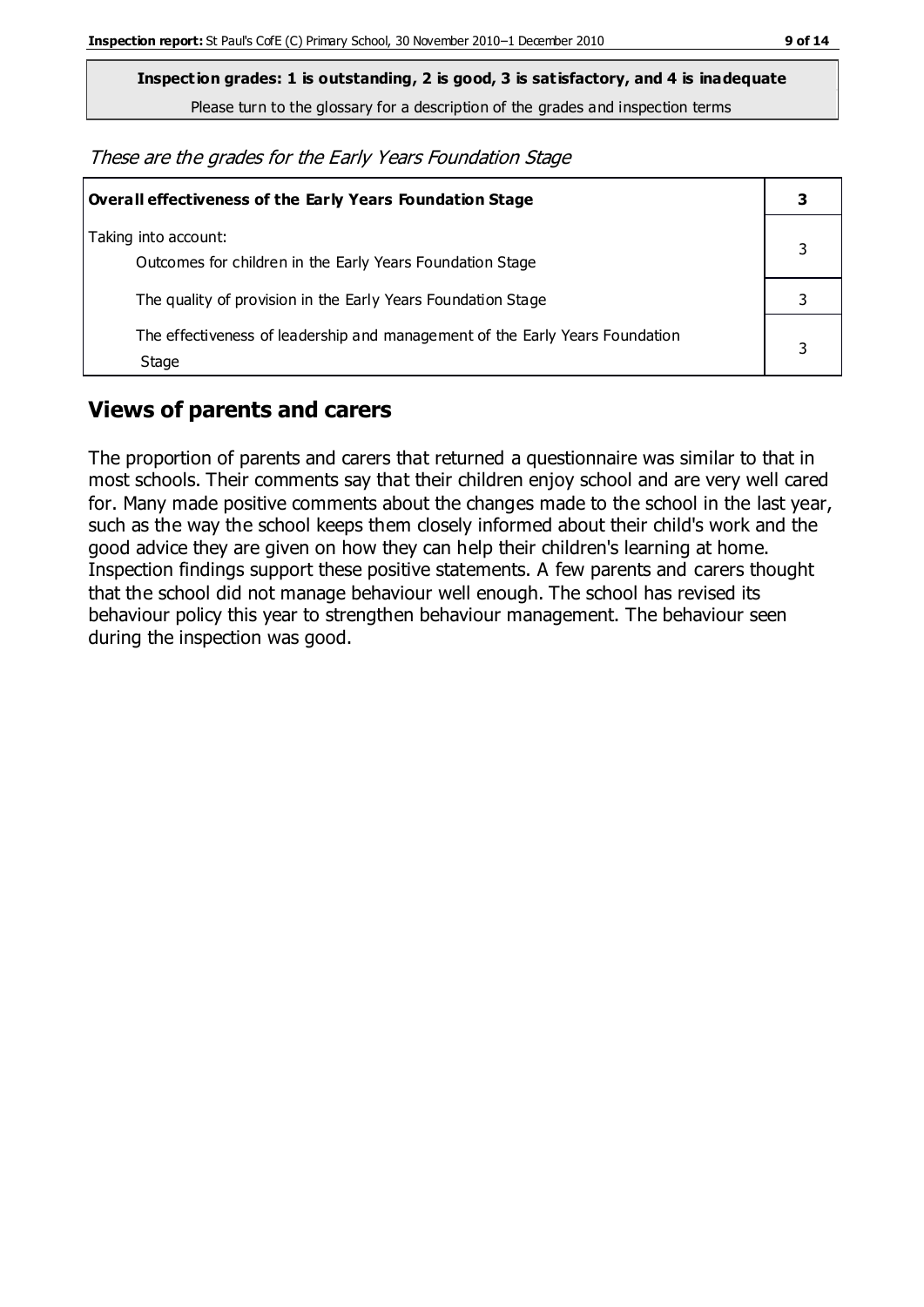#### **Responses from parents and carers to Ofsted's questionnaire**

Ofsted invited all the registered parents and carers of pupils registered at St Paul's CofE (C) Primary School to complete a questionnaire about their views of the school.

In the questionnaire, parents and carers were asked to record how strongly they agreed with 13 statements about the school. The inspection team received 60 completed questionnaires by the end of the on-site inspection. In total, there are 217 pupils registered at the school.

| <b>Statements</b>                                                                                                                                                                                                                                       | <b>Strongly</b><br>agree |               | Agree        |               | <b>Disagree</b> |                | <b>Strongly</b><br>disagree |               |
|---------------------------------------------------------------------------------------------------------------------------------------------------------------------------------------------------------------------------------------------------------|--------------------------|---------------|--------------|---------------|-----------------|----------------|-----------------------------|---------------|
|                                                                                                                                                                                                                                                         | <b>Total</b>             | $\frac{0}{0}$ | <b>Total</b> | $\frac{0}{0}$ | <b>Total</b>    | $\frac{0}{0}$  | <b>Total</b>                | $\frac{0}{0}$ |
| My child enjoys school                                                                                                                                                                                                                                  | 44                       | 73            | 16           | 27            | 0               | 0              | $\mathbf 0$                 | $\mathbf 0$   |
| The school keeps my child<br>safe                                                                                                                                                                                                                       | 39                       | 65            | 21           | 35            | 0               | 0              | $\mathbf 0$                 | $\mathbf 0$   |
| My school informs me about<br>my child's progress                                                                                                                                                                                                       | 34                       | 57            | 23           | 38            | $\overline{2}$  | 3              | $\mathbf 0$                 | $\mathbf 0$   |
| My child is making enough<br>progress at this school                                                                                                                                                                                                    | 33                       | 55            | 26           | 43            | 0               | 0              | 0                           | $\mathbf 0$   |
| The teaching is good at this<br>school                                                                                                                                                                                                                  | 36                       | 60            | 22           | 37            | 1               | $\overline{2}$ | $\mathbf 0$                 | $\mathbf 0$   |
| The school helps me to<br>support my child's learning                                                                                                                                                                                                   | 34                       | 57            | 24           | 40            | $\overline{2}$  | 3              | $\mathbf 0$                 | $\mathbf 0$   |
| The school helps my child to<br>have a healthy lifestyle                                                                                                                                                                                                | 37                       | 62            | 22           | 37            | $\mathbf{1}$    | $\overline{2}$ | $\mathbf 0$                 | $\mathbf 0$   |
| The school makes sure that<br>my child is well prepared for<br>the future (for example<br>changing year group,<br>changing school, and for<br>children who are finishing<br>school, entering further or<br>higher education, or entering<br>employment) | 27                       | 45            | 31           | 52            | 1               | $\overline{2}$ | $\mathbf 0$                 | $\mathbf 0$   |
| The school meets my child's<br>particular needs                                                                                                                                                                                                         | 34                       | 57            | 22           | 37            | 1               | $\overline{2}$ | $\mathbf 0$                 | $\mathbf 0$   |
| The school deals effectively<br>with unacceptable behaviour                                                                                                                                                                                             | 23                       | 38            | 30           | 50            | 4               | 7              | $\mathbf 0$                 | 0             |
| The school takes account of<br>my suggestions and concerns                                                                                                                                                                                              | 26                       | 43            | 33           | 55            | 0               | 0              | 0                           | 0             |
| The school is led and<br>managed effectively                                                                                                                                                                                                            | 33                       | 55            | 26           | 43            | $\mathbf 0$     | $\mathbf 0$    | $\mathbf 0$                 | $\mathbf 0$   |
| Overall, I am happy with my<br>child's experience at this<br>school                                                                                                                                                                                     | 37                       | 62            | 22           | 37            | $\pmb{0}$       | $\pmb{0}$      | $\mathbf 0$                 | $\mathbf 0$   |

The table above summarises the responses that parents and carers made to each statement. The percentages indicate the proportion of parents and carers giving that response out of the total number of completed questionnaires. Where one or more parents and carers chose not to answer a particular question, the percentages will not add up to 100%.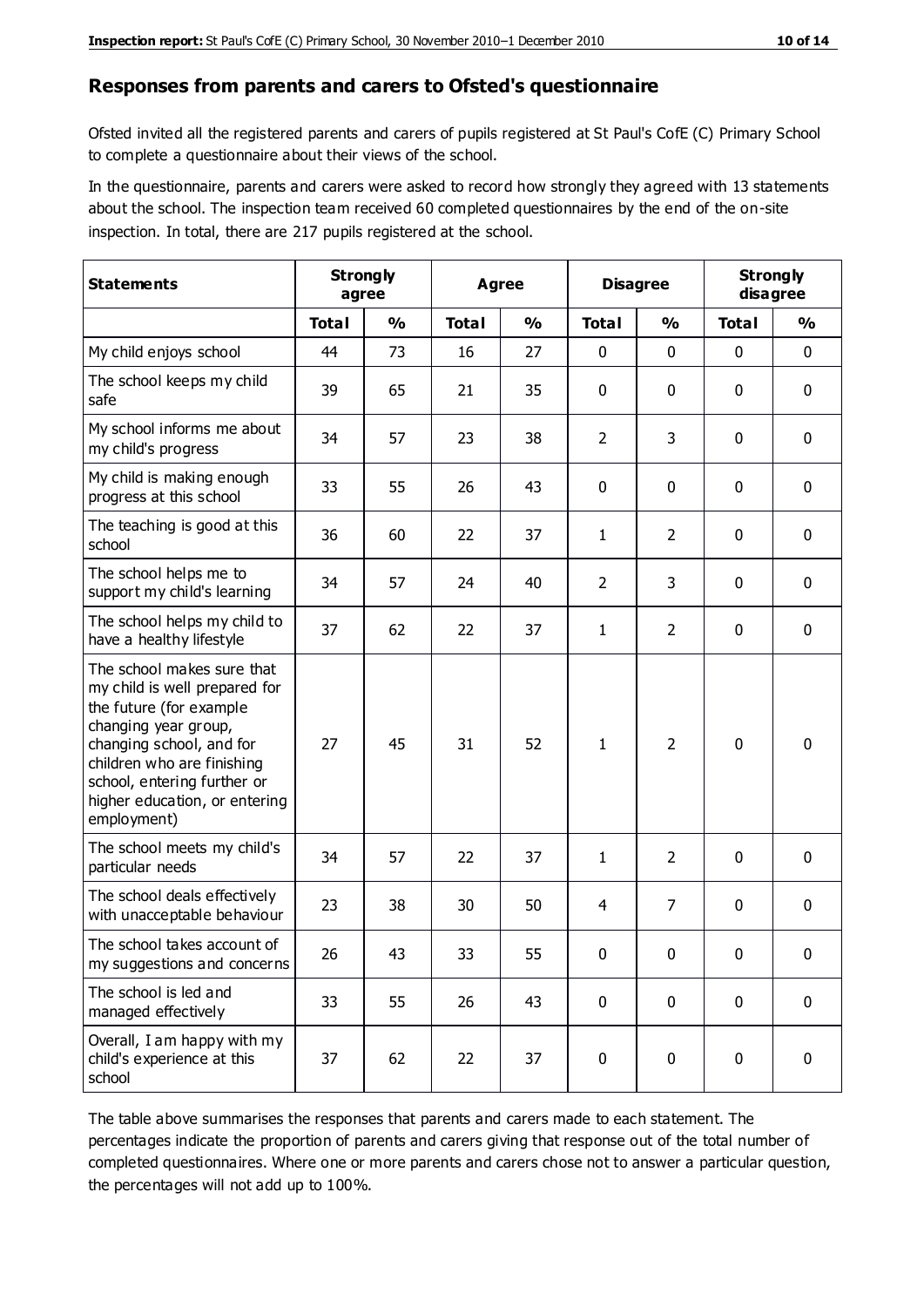## **Glossary**

| Grade   | <b>Judgement</b> | <b>Description</b>                                                                                                                                                                                                            |
|---------|------------------|-------------------------------------------------------------------------------------------------------------------------------------------------------------------------------------------------------------------------------|
| Grade 1 | Outstanding      | These features are highly effective. An outstanding school<br>provides exceptionally well for all its pupils' needs.                                                                                                          |
| Grade 2 | Good             | These are very positive features of a school. A school that<br>is good is serving its pupils well.                                                                                                                            |
| Grade 3 | Satisfactory     | These features are of reasonable quality. A satisfactory<br>school is providing adequately for its pupils.                                                                                                                    |
| Grade 4 | Inadequate       | These features are not of an acceptable standard. An<br>inadequate school needs to make significant improvement<br>in order to meet the needs of its pupils. Ofsted inspectors<br>will make further visits until it improves. |

#### **What inspection judgements mean**

#### **Overall effectiveness of schools**

|                       | Overall effectiveness judgement (percentage of schools) |      |                     |                   |
|-----------------------|---------------------------------------------------------|------|---------------------|-------------------|
| <b>Type of school</b> | <b>Outstanding</b>                                      | Good | <b>Satisfactory</b> | <b>Inadequate</b> |
| Nursery schools       | 58                                                      | 36   | 4                   | 2                 |
| Primary schools       | 8                                                       | 43   | 40                  | 9                 |
| Secondary schools     | 10                                                      | 35   | 42                  | 13                |
| Sixth forms           | 13                                                      | 39   | 45                  | 3                 |
| Special schools       | 33                                                      | 42   | 20                  | 4                 |
| Pupil referral units  | 18                                                      | 40   | 29                  | 12                |
| All schools           | 11                                                      | 42   | 38                  | 9                 |

New school inspection arrangements were introduced on 1 September 2009. This means that inspectors now make some additional judgements that were not made previously.

The data in the table above are for the period 1 September 2009 to 31 March 2010 and are the most recently published data available (see **[www.ofsted.gov.uk](http://www.ofsted.gov.uk/)**). Please note that the sample of schools inspected during the autumn and spring terms 2009/10 was not representative of all schools nationally, as weaker schools are inspected more frequently than good or outstanding schools.

Percentages are rounded and do not always add exactly to 100. Secondary school figures include those that have sixth forms, and sixth form figures include only the data specifically for sixth form inspection judgements.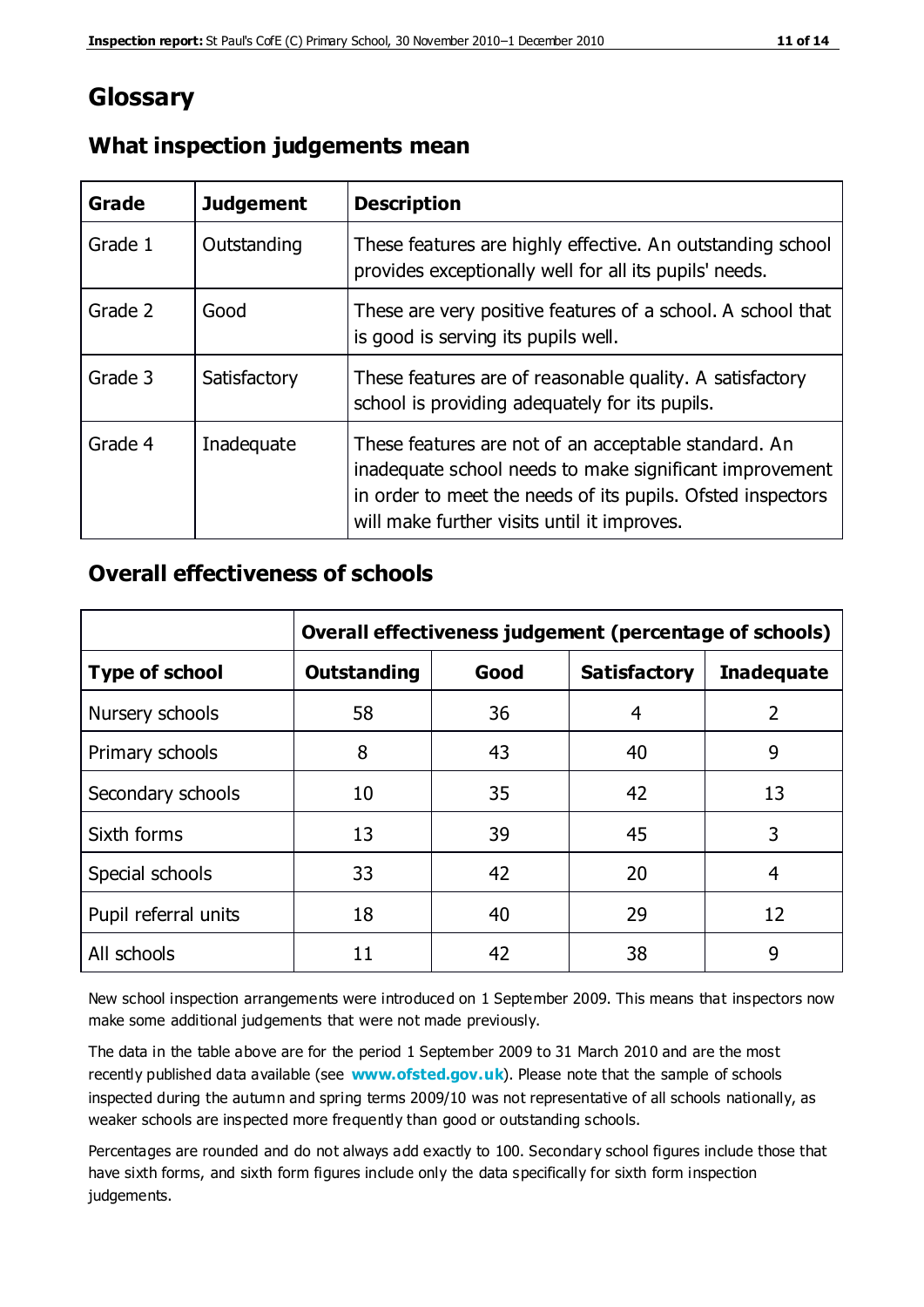# **Common terminology used by inspectors**

| Achievement:               | the progress and success of a pupil in their learning,<br>development or training.                                                                                                                                                          |  |  |
|----------------------------|---------------------------------------------------------------------------------------------------------------------------------------------------------------------------------------------------------------------------------------------|--|--|
| Attainment:                | the standard of the pupils' work shown by test and<br>examination results and in lessons.                                                                                                                                                   |  |  |
| Capacity to improve:       | the proven ability of the school to continue<br>improving. Inspectors base this judgement on what<br>the school has accomplished so far and on the quality<br>of its systems to maintain improvement.                                       |  |  |
| Leadership and management: | the contribution of all the staff with responsibilities,<br>not just the headteacher, to identifying priorities,<br>directing and motivating staff and running the school.                                                                  |  |  |
| Learning:                  | how well pupils acquire knowledge, develop their<br>understanding, learn and practise skills and are<br>developing their competence as learners.                                                                                            |  |  |
| Overall effectiveness:     | inspectors form a judgement on a school's overall<br>effectiveness based on the findings from their<br>inspection of the school. The following judgements,<br>in particular, influence what the overall effectiveness<br>judgement will be. |  |  |
|                            | The school's capacity for sustained<br>improvement.                                                                                                                                                                                         |  |  |
|                            | Outcomes for individuals and groups of pupils.                                                                                                                                                                                              |  |  |
|                            | The quality of teaching.                                                                                                                                                                                                                    |  |  |
|                            | The extent to which the curriculum meets<br>pupils' needs, including, where relevant,<br>through partnerships.                                                                                                                              |  |  |
|                            | The effectiveness of care, guidance and<br>support.                                                                                                                                                                                         |  |  |
| Progress:                  | the rate at which pupils are learning in lessons and<br>over longer periods of time. It is often measured by<br>comparing the pupils' attainment at the end of a key                                                                        |  |  |

stage with their attainment when they started.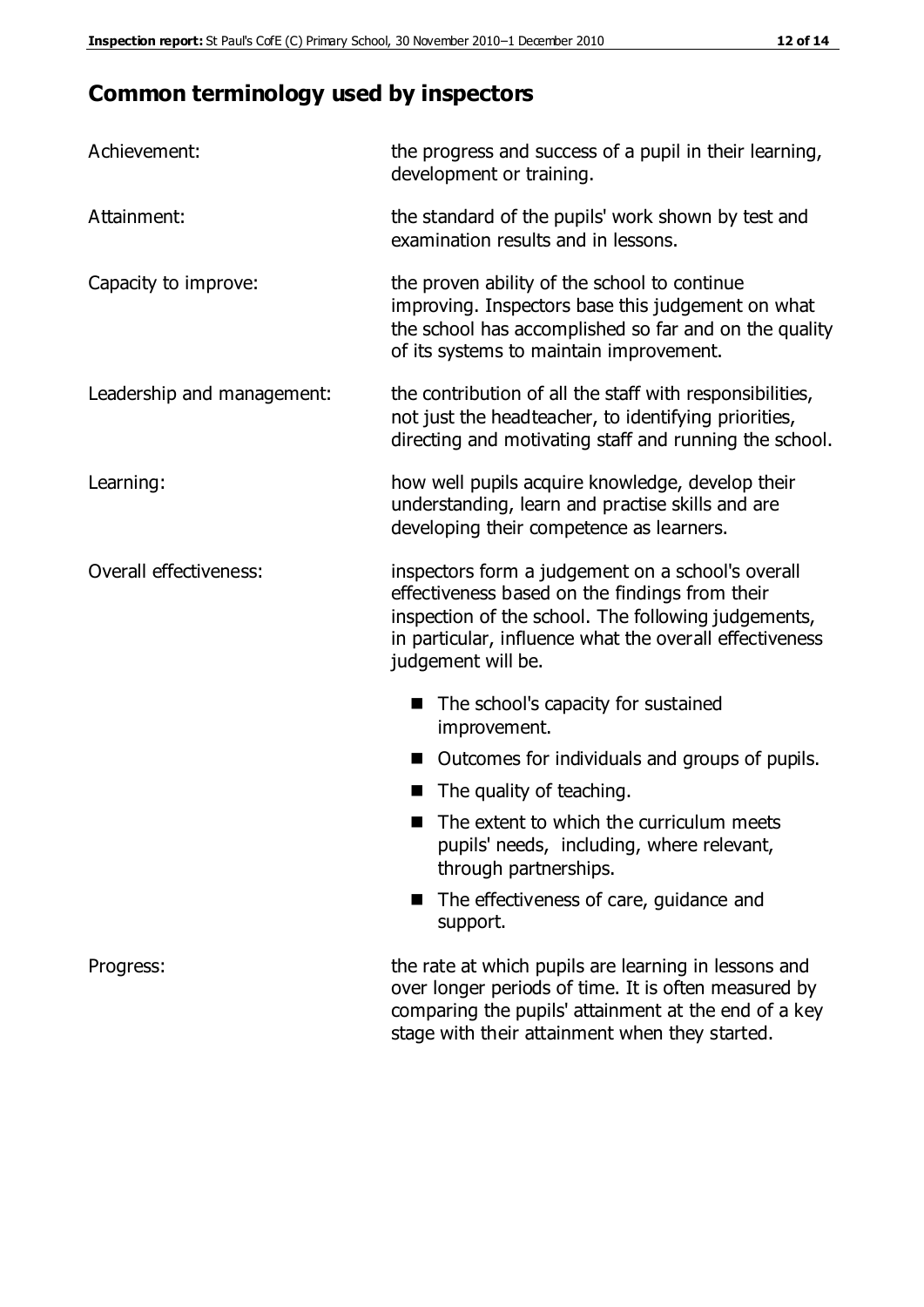#### **This letter is provided for the school, parents and carers to share with their children. It describes Ofsted's main findings from the inspection of their school.**

2 December 2010

#### Dear Pupils

#### **Inspection of St Paul's CofE (C) Primary School, Tipton, DY4 9BH**

Thank you for being so welcoming, polite and friendly when we visited your school recently. We enjoyed our visit and having the opportunity to talk to some of you and to see you in lessons and at play. I especially enjoyed joining you for assembly. You are rightly proud of the school's happy atmosphere in which you all get on so well together. St Paul's is a good school and it is improving. Here are some of the things we found out.

You make a happy start in Nursery and Reception.

You told us you enjoy school and feel extremely safe and secure.

Your behaviour is good.

You readily accept responsibility both in school and in the local community.

You make good progress in your lessons.

You have good relationships with your teachers and you work hard for them.

The curriculum provides you with exciting clubs and visits, which you enjoy.

Adults look after you well and are always ready to help you.

The headteacher and staff are working together well to make the school better.

We have asked the school to do two things to help you do even better in your learning.

Make sure teachers keep you working hard throughout each lesson by providing work for you that is neither too hard nor too easy.

Improve the progress of children in the Nursery and Reception classes by making sure the work they choose to do is not too easy and giving them more opportunity to learn outdoors.

All of you can help the school by continuing to try your best in lessons, behaving well and attending regularly. We wish you all the best in the future.

Yours sincerely

Gerald Griffin Lead inspector



improving lives